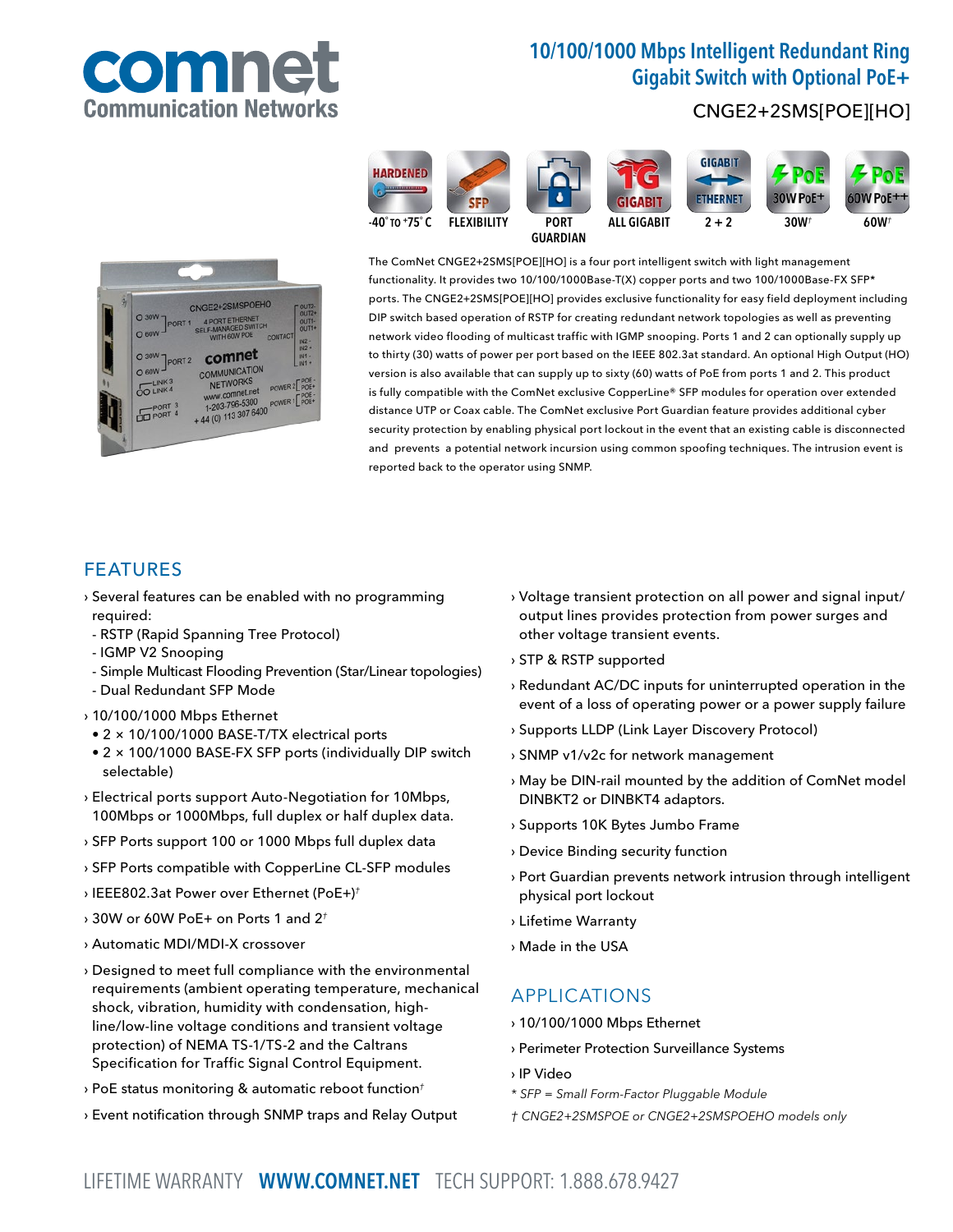# CNGE2+2SMS[POE][HO] 10/100/1000 Mbps Intelligent Redundant Ring Gigabit Switch with Optional PoE+

## SPECIFICATIONS

### Data

#### Data Interface Ethernet Data Rate 10/100/1000 Mbps IEEE 802.3 Compliant Full Duplex or Half Duplex Electrical Ports/Full Duplex Optical Port Electrical CNGE2+2SMSPOE Ports 1 & 2: 30 W Max CNGE2+2SMSPOEHO Ports 1 & 2: 60 W Max **Connectors** Optical<sup>1</sup> Requires selection of sold-separately SFP modules. See ComNet data sheet for number and description of SFP modules. Serial Mini USB I/O Terminal Block (PoE Models Only) Power Terminal Block Data RJ45 Network Redundancy STP / RSTP Management SNMP SNMP V1/2c HTTP Web GUI Configuration Interface CLI Serial Command Line Interface Switch Properties Switching Latency 7 µs Switching Bandwidth 8 Gbps MAC Table 1K Processing Store-and-Forward IGMP Multicast Groups 64 Jumbo Frame Up to 10K Bytes Contacts (PoE Models Only) Response Time 25ms typical (network dependent) Input/Output Channels 2 Inputs 2× Dry Closure Outputs 2 × Form A contacts (Rated 1A @ 24 VDC, nonresistive loads) Power Operating Voltage Dual 48 to 56 VDC PoE, 9 to 36 VDC or 24 VAC non PoE Current Draw 126W max with PoE, 6W max w/out PoE Current Protection Automatic Resettable Solid-State Current Limiters PoE Pin Assignment RJ45 port supports IEEE802.3at Electrical & Mechanical Indicating LEDs Optical Link/Data Activity Electrical Link/Data Activity Power PoE Status Circuit Board **Meets** IPC Standard Shipping Weight <2 lb / 0.9 kg Envi MTBF >100,000 hours Operating Temp -40˚ C to +75˚ C Storage Temp -40˚ C to +85˚ C Relative Humidity 0% to 95% (non-condensing)² Soft RSTP (IEEE 802.1D/w) Port Configuration, Status, Statistics PoE Configuration, Status, Health Check SNMP Enable/Disable Ports Port Guardian Physical Port Lockout IGMP Snooping v2 SNMP Trap LLDP Static Multicast MAC Routing Static MAC Lock Security Ethernet Standards IEEE 802.3 for 10BASE-T IEEE 802.3u for 100BASE-TX and 100BASE-FX IEEE 802.3z for 1000BASE-X IEEE 802.3ab for 1000BASE-T IEEE 802.1w for RSTP (Rapid Spanning Tree Protocol) IEEE 802.1AB for LLDP (Link Layer Discovery Protocol) IEEE 802.3x Flow Control and Back Pressure

End-point Positive (VCC+): RJ45 pin 1, 2 (RJ45 pin 1,2 and 4,5 on 60W ports) Negative (VCC-): RJ45 pin 3, 6 (RJ45 pin 3,6 and 7,8 on 60W ports)

| <b>Circuit Board</b>                    | <b>Meets IPC Standard</b>                                               |
|-----------------------------------------|-------------------------------------------------------------------------|
| Size                                    | $4.1 \times 3.7 \times 1.46$ in (10.4 $\times$ 9.4 $\times$ 3.7 cm)     |
| Surface Mount                           | Wall or Flat Surface Screw Attachment                                   |
| Shipping Weight                         | $<$ 2 lb / 0.9 kg                                                       |
| ronmental                               |                                                                         |
| <b>MTBF</b>                             | >100,000 hours                                                          |
| <b>Operating Temp</b>                   | $-40^{\circ}$ C to $+75^{\circ}$ C                                      |
| <b>Storage Temp</b>                     | $-40^{\circ}$ C to $+85^{\circ}$ C                                      |
| <b>Relative Humidity</b>                | 0% to 95% (non-condensing) <sup>2</sup>                                 |
| ware Features                           |                                                                         |
| RSTP (IEEE 802.1D/w)                    |                                                                         |
| Port Configuration, Status, Statistics  |                                                                         |
| PoE Configuration, Status, Health Check |                                                                         |
| <b>SNMP</b>                             |                                                                         |
| <b>Enable/Disable Ports</b>             |                                                                         |
| Port Guardian Physical Port Lockout     |                                                                         |
| <b>IGMP Snooping v2</b>                 |                                                                         |
| <b>SNMP Trap</b>                        |                                                                         |
| <b>LLDP</b>                             |                                                                         |
| <b>Static Multicast MAC Routing</b>     |                                                                         |
| <b>Static MAC Lock Security</b>         |                                                                         |
|                                         | Active Ping Check with SNMP Trap, Port Reset & Port Shutdown capability |
|                                         |                                                                         |

IEEE 802.3at for Power Sourcing Equipment (PSE) and PoE (≤ 30 W per port)